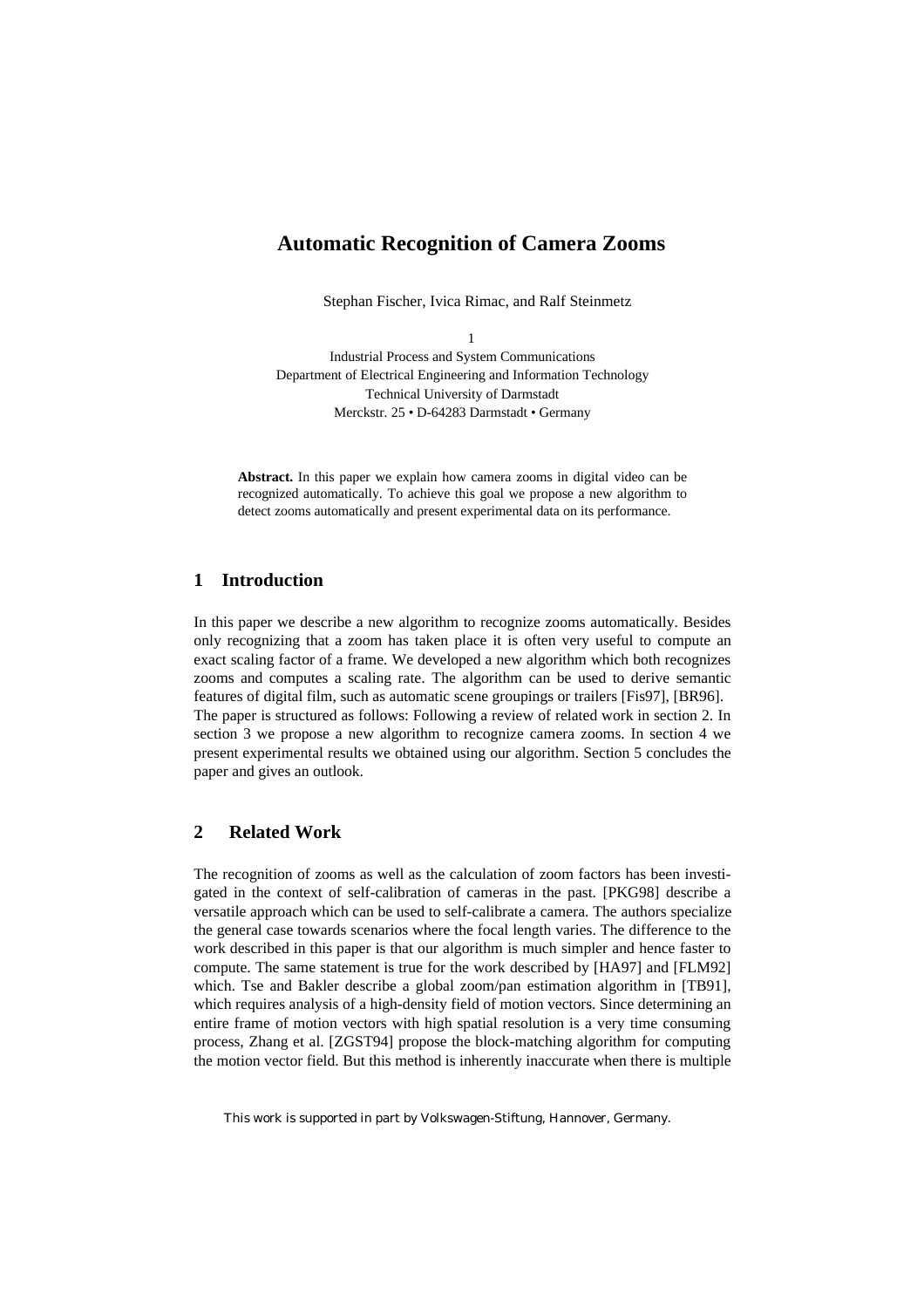motion inside a block. Furthermore, block-matching is particularly problematic during a zoom sequence because the area covered by the camera angle expands or contracts during a zoom. Finally, the motion of a large object in a camera shot proved to be a major source of error for camera pan detection.

## **3 Zoom Detection**

A *zoom operation* is defined by an enlargement of the content of video frames towards the center of the zoom (zoom-in) or by a reduction (zoom-out). The overall size of the frames remains constant during this operation. A zoom-in is shown in Figure 1. The arrows specify that the image is the result of a zoom-in from an earlier image.



**Fig. 1.** Example of a zoom operation.

- The *zoom factor* is the factor by which an image has to be scaled to obtain the next image of a video.
- 3.1

## **3.2 Zoom Recognition based on Spline Interpolation**

The approach we propose uses splines to recognize the fact that a zoom took place as well as to calculate a zoom factor. It is not our goal to calculate the self-calibration of a camera, however, we merely compute the zoom effect. The principal idea is that in any zoom-in or zoom-out sequence either an image *A* can be found as part of an image *B* or an image *B* can be found in an image *A*, if *A* is preceding *B* in time. The task should therefore be to use a mathematical approach to find an image in another. This can be achieved using the spline interpolation of images.

Spline interpolation serves to interpolate a set of discrete values by a curve or by a surface in order to model a continuous function. To interpolate images a variety of different approaches to spline interpolation are well known, for example cubic polynomial splines, non rational uniform B-splines (NURBS) or thin-plate splines.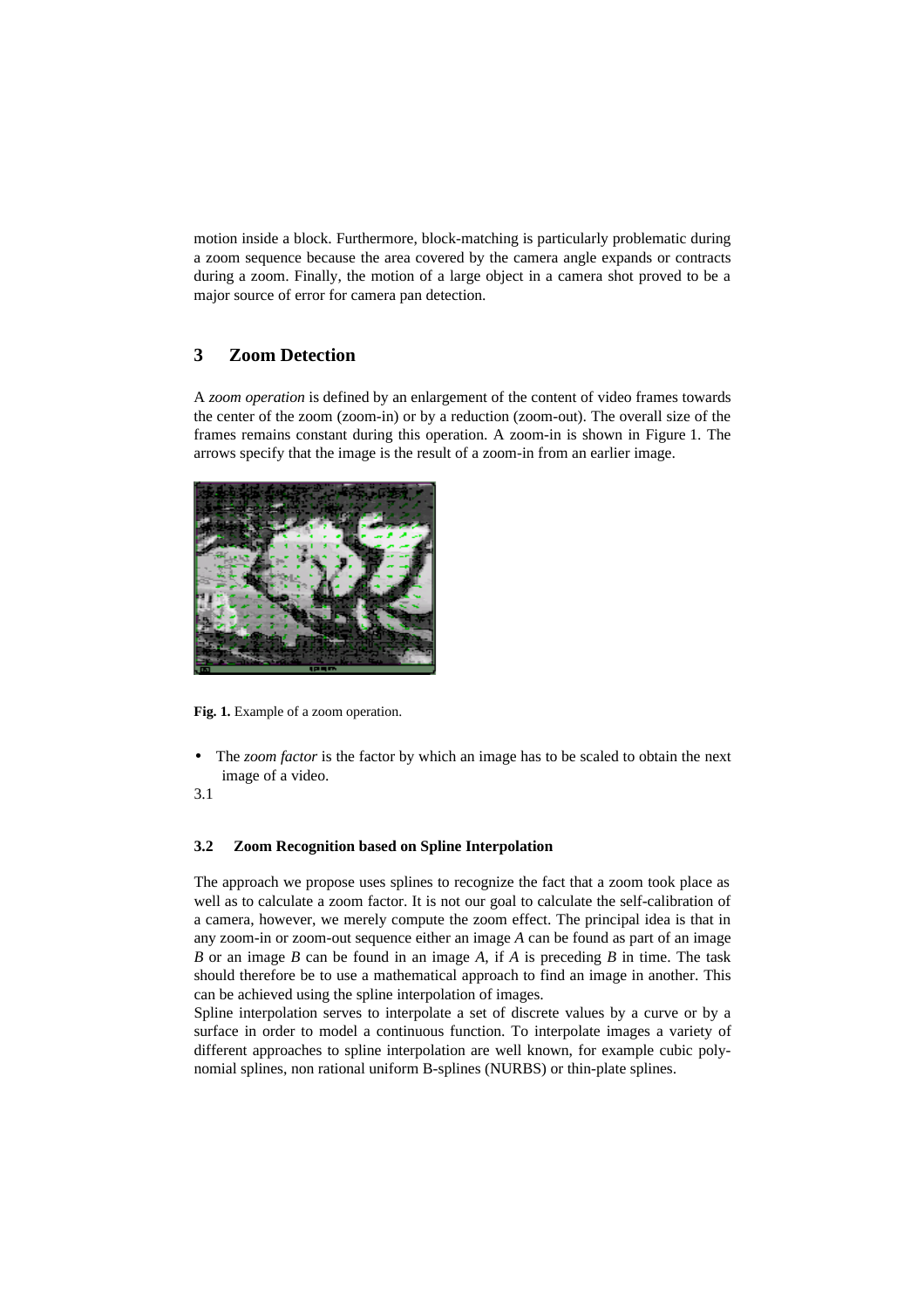In our approach we used natural cubic splines. Two important advantages of the spline approach can be identified: First, no computation of motion vectors is needed. Motion vectors themselves already contain a significant amount of errors caused by camera, digitalization and calculation artifacts also influencing the following zoom recognition process. Secondly a precise zoom factor indicating the amount of enlargement or reduction in size of an image can be computed.

The approach we propose is to transform two images *A* and *B* of a video sequence to a spline representation and then to stretch the spline representing image *A* in order to locate the spline representing image *B* and vice versa. Both directions have to be applied as it is unknown in advance if a zoom-in or a zoom-out is to be found and as it is not sure if an image is contained totally in another image. By an adaptation of a variable scaling factor the real zoom factor can be computed.

As the exact mathematical formulation of splines is beyond the scope of this paper we start to explain our method being applied for one-dimensional images thus simplifying the understanding of the underlying processes. We then extend the algorithm to twodimensional images.

### **3.2.1 Zoom Recognition in One-dimensional Images**

In the case of one-dimensional images two arrays *A* and *B* can be used containing values representing the brightness of a specific pixel of an image. Let *B* be an image which is the result of a zoom operation and thus some sort of transformation of image *A* (see Figure 2).



**Fig.2.** Zoom operations.

Representing images *A* and *B* as splines a spline *B* can be located in a spline *A* if image *B* is a video frame to be presented later in time than frame *A* (zoom-in operation). In the case of a zoom-out operation a search of spline *A* in spline *B* will be successful. A zoom-out can thus be recognized searching for image *A* in image *B*. A great advantage of this representation is that the search can be performed very efficiently as only a limited set of spline values have to be compared and as the comparison is not bound to values lying on the pixel grid. The algorithm to compute the zoom factor of a pair of images *A* and *B* is shown in Figure 3.

Calculate splines representing images A and B. Search pattern of spline B in spline A.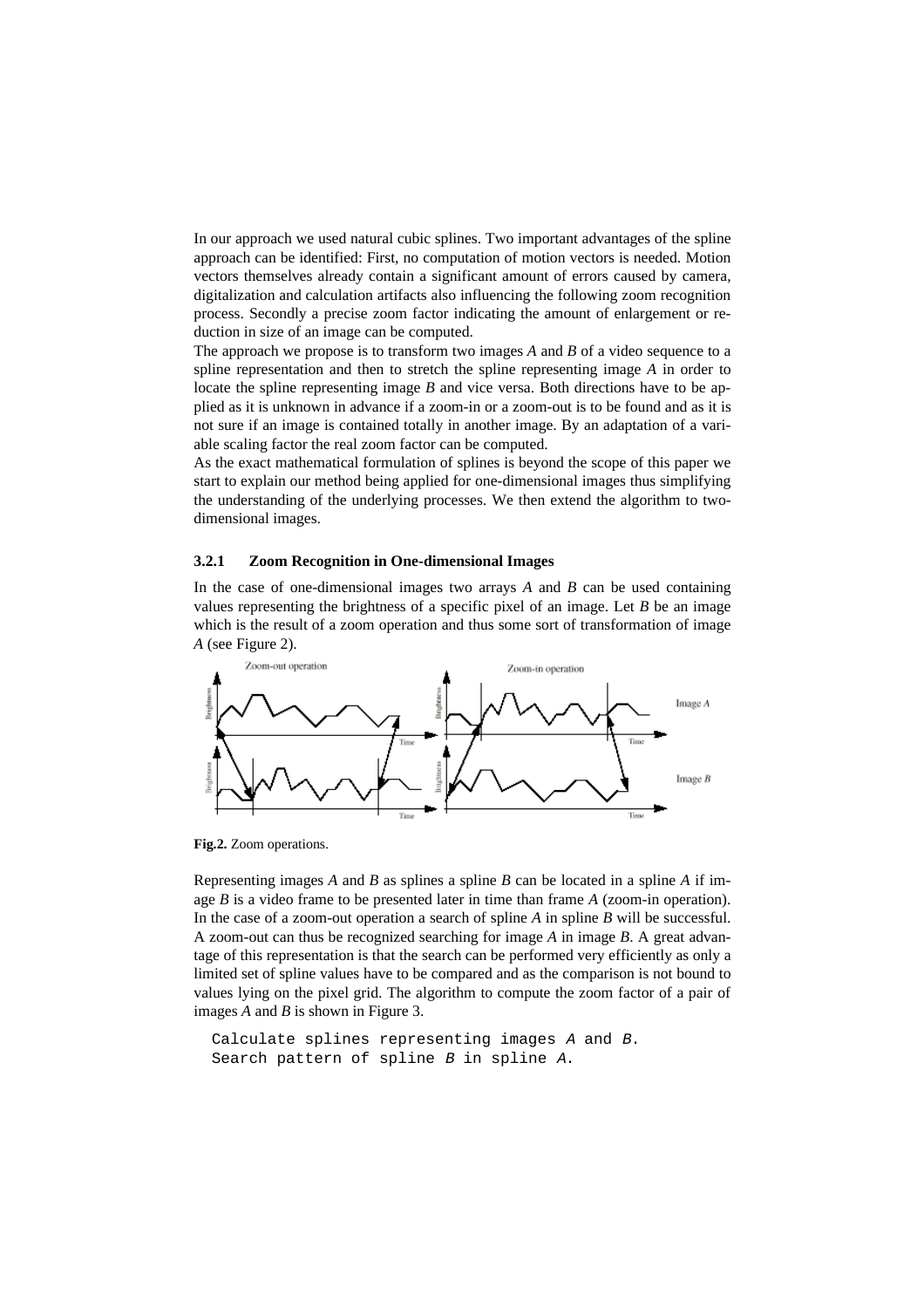```
If pattern can be found then result := zoom-in.
Else search pattern of spline A in spline B.
If pattern can be found then result := zoom-out.
Else result := no zoom.
```
### **Fig. 3.** Zoom recognition in 1D-images.

In a first step the splines representing images *A* and *B* have to be calculated. A very efficient way to compare splines is to use the second derivative of the images which can be computed applying a Laplace-operation. The use of the second derivative guarantees that uniform areas of the images as well as regions of a constant gradient disappear speeding up the calculation of the splines as well as the matching process between the images. As the Laplace-operation calculates the second derivative the zero values correspond to the turning points in the images if and only if the first derivative is nonlinear. Searching for turning points to match *A* and *B* the following two conditions are possible: image *A* is contained in image *B* entirely in a smaller form, or image *A* is only partially contained in image *B* due to fast camera panning.

In the first case a potential zoom factor *lambda* can be estimated using the following formula:

$$
\lambda = \frac{\overline{TP_{1,2}TP_{1,1}}}{\overline{TP_{2,2}TP_{2,1}}}
$$

where the numerator denominates the turning points (TP) in image *A*. After estimating *lambda* the validity has to be checked by picking x-values randomly and by verifying

spline  $_{\lambda}(x) = d + \text{ spline}_{\mu}(\lambda x)$ 

where d is the distance by which spline *A* has been translated in spline *B*. If the verification fails the next pair of turning points TP2,2 and TP2,1 is used to compare the images. This step is repeated until *A* has been located in *B*. It should be noted that the matching process is very fast as only those values have to be compared where both splines are equal. As a result a zoom factor greater than 1 denotes a zoom-out while a value less than 1 denotes a zoom-out.

In the second case a verification can fail if the selected turning point of image *A* is not contained in image *B* anymore due to fast camera panning. To solve this problem a new pair of turning points has to be chosen in spline *A* similar to the choice of new points in spline *B*. This has to be repeated until the spline has been located. In the case where no zoom has been recognized we assume that no zoom is contained in the video.

```
Calculate splines representing images A and B.
SplineMatch := FALSE, result := undefined
select first turning point (TP) in A
while ((SplineMatch == FALSE) AND (turning points in A
unvisited))
     select second turning point in A
     while ((SplineMatch == FALSE) AND (turning points in
```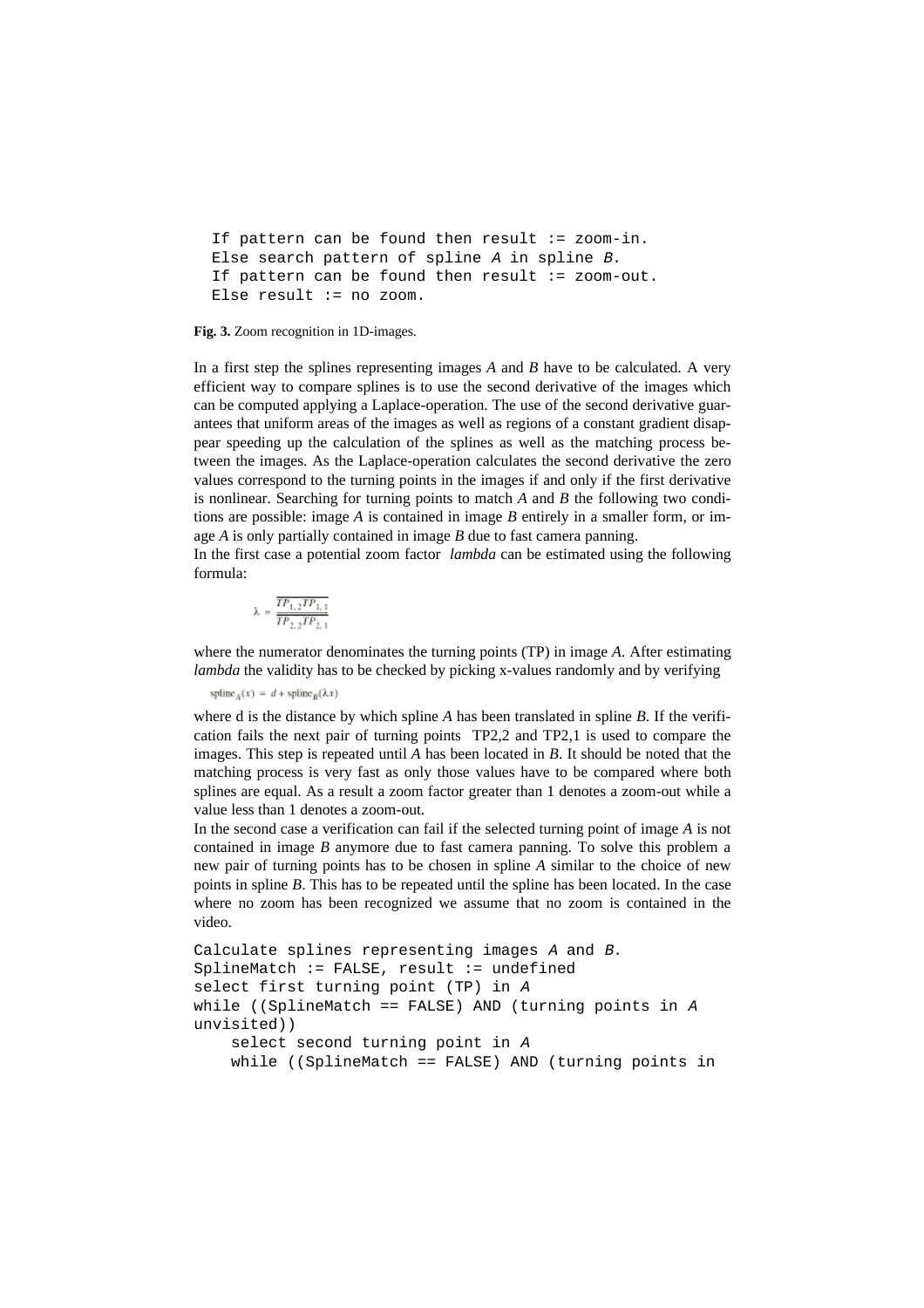```
 B unvisited))
         find turning point (TP) in B using zero-
            crossings (second derivative)
         calculate zoom factor using second TP and
           evaluate result by testing spline equality with
             x- and y-direction
         if zoom factor can be calculated
             SplineMatch := TRUE
             result := zoom
         else select new base TP in B
     select new base TP in A
if (result == undefined)
     result := no zoom.
```
**Fig. 4.** Zoom recognition in 2D-images.

### **3.2.2 Zoom Recognition in Two-dimensional Images**

The spline comparison is much more complex in the two-dimensional case. The search for a spline equality based on rows or columns is hereby a problem as rows or columns of image *A* are not only shrunk but also displaced towards the zoom center in image B in case of a zoom-in. Also the target coordinates of the displacement don't have to be integers. To solve this problem we propose the following algorithm which is only applied to one direction (either x or y) while we use the complementary axis to validate the search results (see Figure 4).

The search for turning points by localizing the zeros of the Laplace image cannot be performed by checking the zeros at the whole-numbered values of the spline solely as zeros between those could be missed. To avoid this problem zero crossings have to be examined. In the case of a change of the sign between two values of the second derivative a zero must have occurred between these. Applying this technique also turning points can be localized which are not located on the pixel grid. The algorithm first tries to match the images using turning points on the horizontal axis. In case of a failure the y-direction is examined. To speed up the algorithm we start the localization process in image *B* with x- or y-values corresponding to those of the turning point in image *A* and extend the search radius as the algorithm continues its execution.

## **4 Experimental Results**

We tested the spline algorithm with synthetical as well as with real image sequences. The performance has been defined as the amount of recognized zooms in relation to the length of the sequence. Our experimental data contained sequences without camera panning and zooms but with object movement (control instance), sequences containing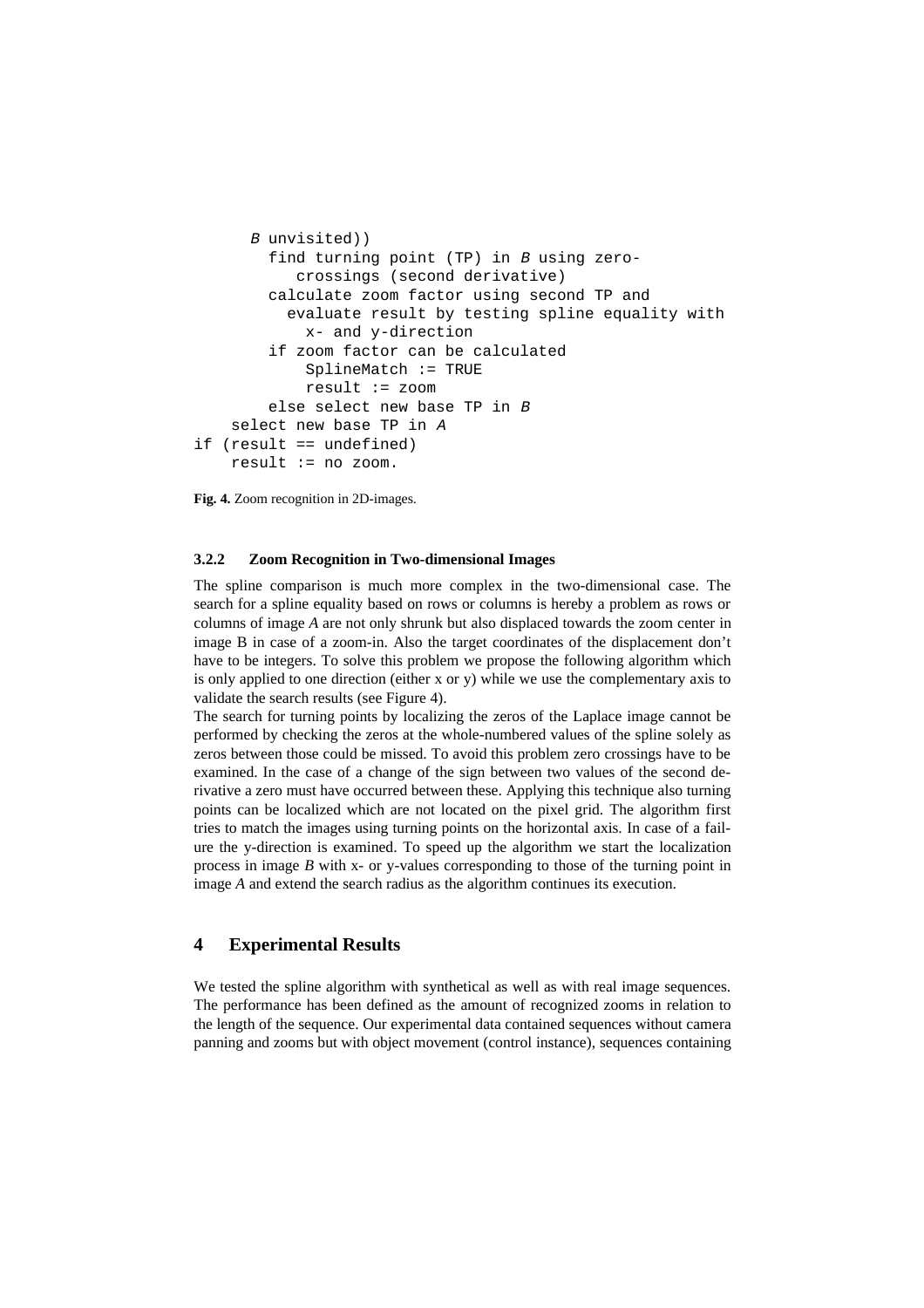zooms solely, sequences with zoom and camera panning and sequences with zooms, camera panning and object movement.

We also tested the robustness of the algorithm by creating an artificial noise of variable strength in the source images. Video images very often include a specific amount of noise caused by camera and compression errors.

In a first set of experiments we examined the performance of the algorithm applied to one-dimensional synthetic image sequences. The results are listed in Table 1.

| <b>Tab. 1.</b> 1D zoom detection |
|----------------------------------|
|----------------------------------|

| Experiment                              | Zoom recognized False positive |       |
|-----------------------------------------|--------------------------------|-------|
|                                         | [%]                            | [%]   |
| Sequences without camera operations     |                                |       |
| Sequences with zoom only                | 100                            |       |
| Sequences with zoom and camera panning  | 100                            |       |
| Sequences with zoom, camera panning and | 84.29                          | 11.93 |
| strong object motion                    |                                |       |



**Fig. 5.** 1D-zoom recognition in the presence of **Fig. 6.** Generation of synthetical images noise

It is not surprising that a zoom cannot be recognized in the presence of strong object movement anymore. Experiments have shown that moving objects which are larger than 23 percent of the size of the total image cause a distortion which makes a zoom recognition impossible. This result was obtained generating synthetical image sequences containing moving objects and increasing their size step by step.

Surprisingly, the size of the zoom factor does not influence the recognition rate at all. We identified slow zooms as well as fast zooms with an equal success. Figure 5 shows the impact of noise with respect to the experimental results. These experiments were conducted using sequences containing zooms and camera panning. It is not surprising that a significant amount of noise lowers the performance of the algorithm. A similar behavior can be observed applying the algorithm to two-dimensional images. The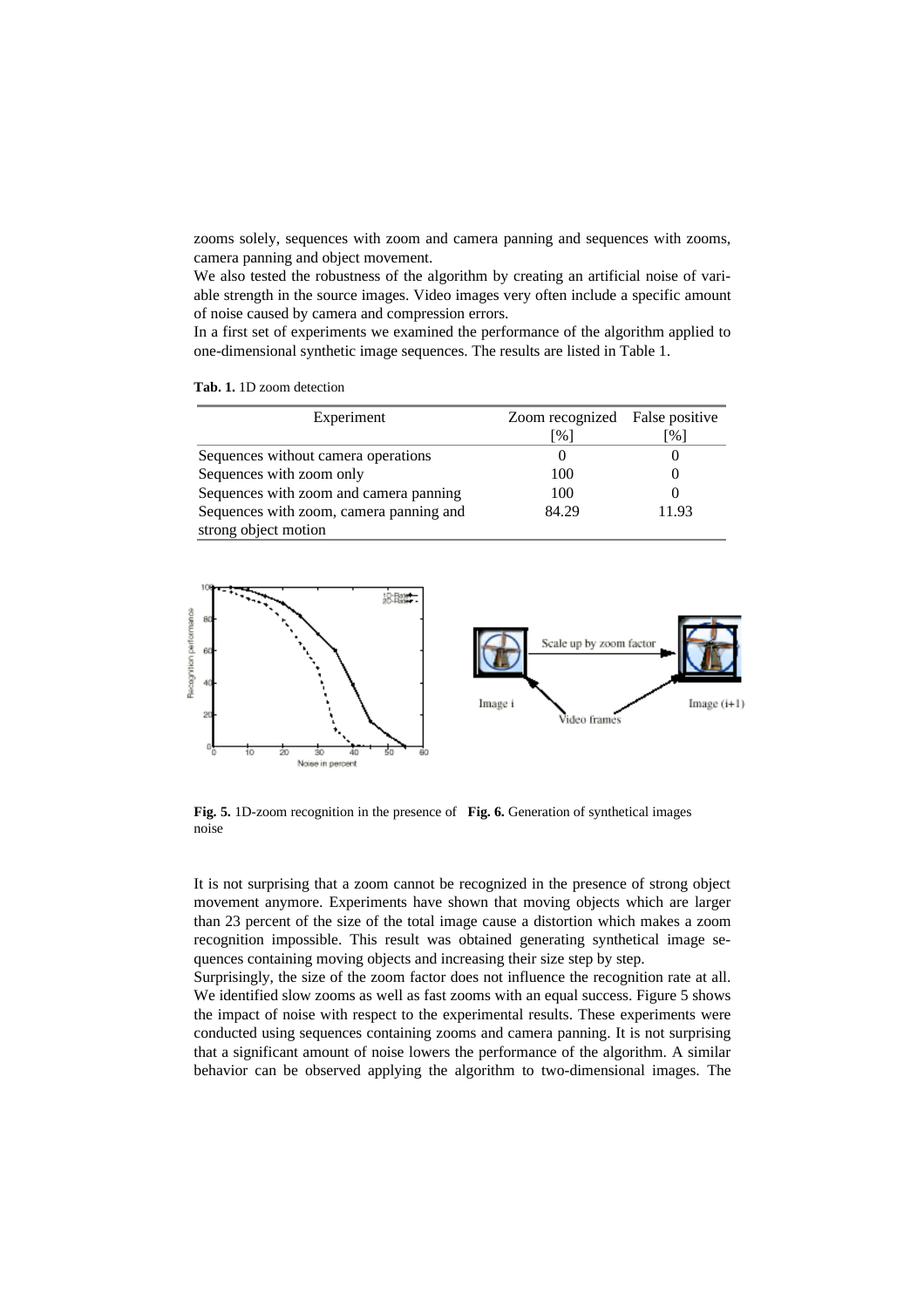results are slightly worse and can be explained with the efficiency of the localization which only approximates the exact location of the spline. The results for the zoom detection using 2D-images are shown in Table 2.

**Tab. 2.** Results of 2D-zoom recognition

| Experiment                                      | Zoom recognized False positive |       |
|-------------------------------------------------|--------------------------------|-------|
|                                                 | [%]                            | [%]   |
| Sequences without camera operations with object | 2.19                           |       |
| movement                                        |                                |       |
| Sequences with zoom only                        | 98.03                          |       |
| Sequences with zoom and camera panning          | 94.77                          | 3.11  |
| Sequences with zoom, camera panning and         | 82.97                          | 15.33 |
| strong object motion                            |                                |       |

We tested the performance of the spline algorithm with 50 videos consisting of 1000 frames each. Concerning the synthetical videos we adjusted the value of the zoom factor according to the function resulting in zoom factors traversing the interval [0; 2a] periodically. Adjusting *a* and *t* we were able to create different zoom variations within the synthetical sequence. For a zoom-in we constructed the synthetical images in such a way that we scaled up an image *i* by the zoom factor and cut out the edge regions in order to obtain the new image  $(i+1)$  equal in size to image *i* (see Figure 6).

As all of our experimental sequences started with a zoom-in we buffered the images of the zoom-in and played them in reverse order to obtain the respective zoom-out. This way we were able to produce sequences consisting of periodic zoom-ins and zoomouts. The zoom factor can be adjusted varying the argument of the sine function thus creating slower or faster zooms. The scaling of the synthetical zooms can furthermore be adjusted using the parameter *a*. The mean experimental values we measured with the synthetical clips and with the real-world clips are shown in Table 2. A result of the experiments is that errors occurring during the zoom recognition process are mainly due to noise included in the images. This can in particular be shown applying some sort of smoothing, for example a Gaussian filter before calculating the splines. The efficiency can then be further improved. It turns out that a zoom recognition using splines outperforms the analysis of motion vector fields (both optical flow and MPEG vectors). Errors caused by noise in the original images and by object motion lower the performance of the algorithm. Considering object motion however it should be possible to find regions in an image where the distortion caused by the moving object is rather small. These areas can then be used to increase the performance of the algorithm.

## **5 Conclusions and Outlook**

In this paper we propose a new method to recognize zooms automatically which also calculates a precise scaling factor between successive frames of a video sequence.